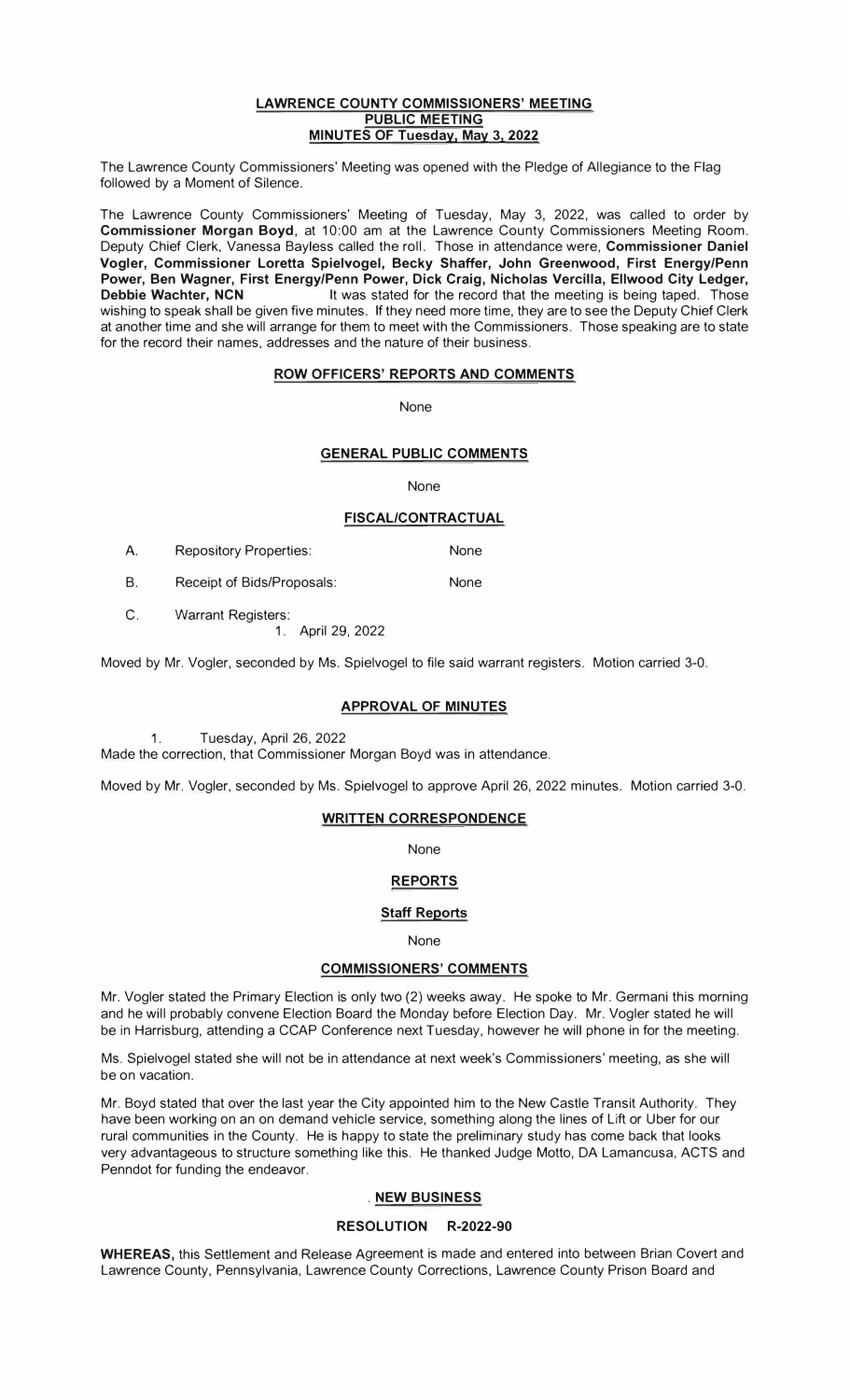Loretta Spielvogel, Dan Vogler, Morgan Boyd, Dominick Motto, Joshua Lamancusa, David Prestopine and Perry Quahliero, both individual and in their capacity as Lawrence County Prison Board Members; and

**WHEREAS,** Covert began employment with County on February 24, 2003 and currently holds the position of Warden; and

**WHEREAS,** County intends to separate Covert's employment; and

**WHEREAS,** neither Covert nor County admit any wrongdoing or liability by virtue of entering into this Agreement; and

**WHEREAS,** the parties desire to resolve any and all matters in dispute between them and accordingly have agreed to the attached Settlement and Release Agreement; and

#### **NOW THEREFORE, BE IT RESOLVED BY THE LAWRENCE COUNTY BOARD OF**

**COMMISSIONERS,** in consideration of the mutual agreements contained herein, the benefits to be derived by the parties therefrom, and other good and valuable consideration, the adequacy of which is hereby acknowledged, intending to be legally bound hereby, the parties hereby agree to the attached Settlement and Release Agreement.

Moved by Ms. Spielvogel, seconded by Mr. Vogler to approve said Resolution. Motion carried 3-0.

#### **RESOLUTION R-2022-91**

**WHEREAS,** this Settlement and Release Agreement is made and entered into between Jason D. Hilton and Lawrence County, Pennsylvania, Lawrence County Corrections, Lawrence County Prison Board and Loretta Spielvogel, Dan Vogler, Morgan Boyd, Dominick Motto, Joshua Lamancusa, David Prestopine and Perry Q uahliero, both individual and in their capacity as Lawrence County Prison Board Members; and

**WHEREAS,** Hilton began employment with County on November 12, 1999 and currently holds the position of Deputy Warden; and

**WHEREAS,** County intends to separate Hilton's employment; and

**WHEREAS,** neither Hilton nor County admit any wrongdoing or liability by virtue of entering into this Agreement; and

**WHEREAS,** the parties desire to resolve any and all matters in dispute between them and accordingly have agreed to the attached Settlement and Release Agreement; and

#### **NOW THEREFORE, BE IT RESOLVED BY THE LAWRENCE COUNTY BOARD OF**

**COMMISSIONERS,** in consideration of the mutual agreements contained herein, the benefits to be derived by the parties therefrom, and other good and valuable consideration, the adequacy of which is hereby acknowledged, intending to be legally bound hereby, the parties hereby agree to the attached Settlement and Release Agreement.

Moved by Ms. Spielvogel, seconded by Mr. Vogler to approve said Resolution. Motion carried 3-0.

#### **RESOLUTION R-2022-92**

**WHEREAS,** the Lawrence County Commissioners desire to contract certain services; and

**WHEREAS,** the County has the authority and duty to provide services; and

**WHEREAS,** the County wishes to enter into a contract with Zelenkofske Axelrod LLC to extend auditing services to the County for the years ending December 31, 2022, 2023 and 2024; and

**WHEREAS,** the annual fees for these services will be as follows:

| Year | <b>Financial and Single Audit</b> | <b>Conservation District Audit</b> |
|------|-----------------------------------|------------------------------------|
| 2022 | \$79,735                          | \$3,590                            |
| 2023 | \$81,330                          | \$3,665                            |
| 2024 | \$82,960                          | \$3,735                            |

**WHEREAS,** the 2022 audit fees have remained the same as the 2021 audit fees. For December 31, 2023 and 2024, a 2% inflationary adjustment is included; and

**WHEREAS,** if additional time is necessary, discussion will be held and a new fee estimate will be provided before Zelenkofske Axelrod LLC incurs the additional costs; and

**NOW THEREFORE, BE IT RESOLVED BY THE LAWRENCE COUNTY BOARD OF COMMISSIONERS,** that a contract extension be approved to provide audit services for Lawrence County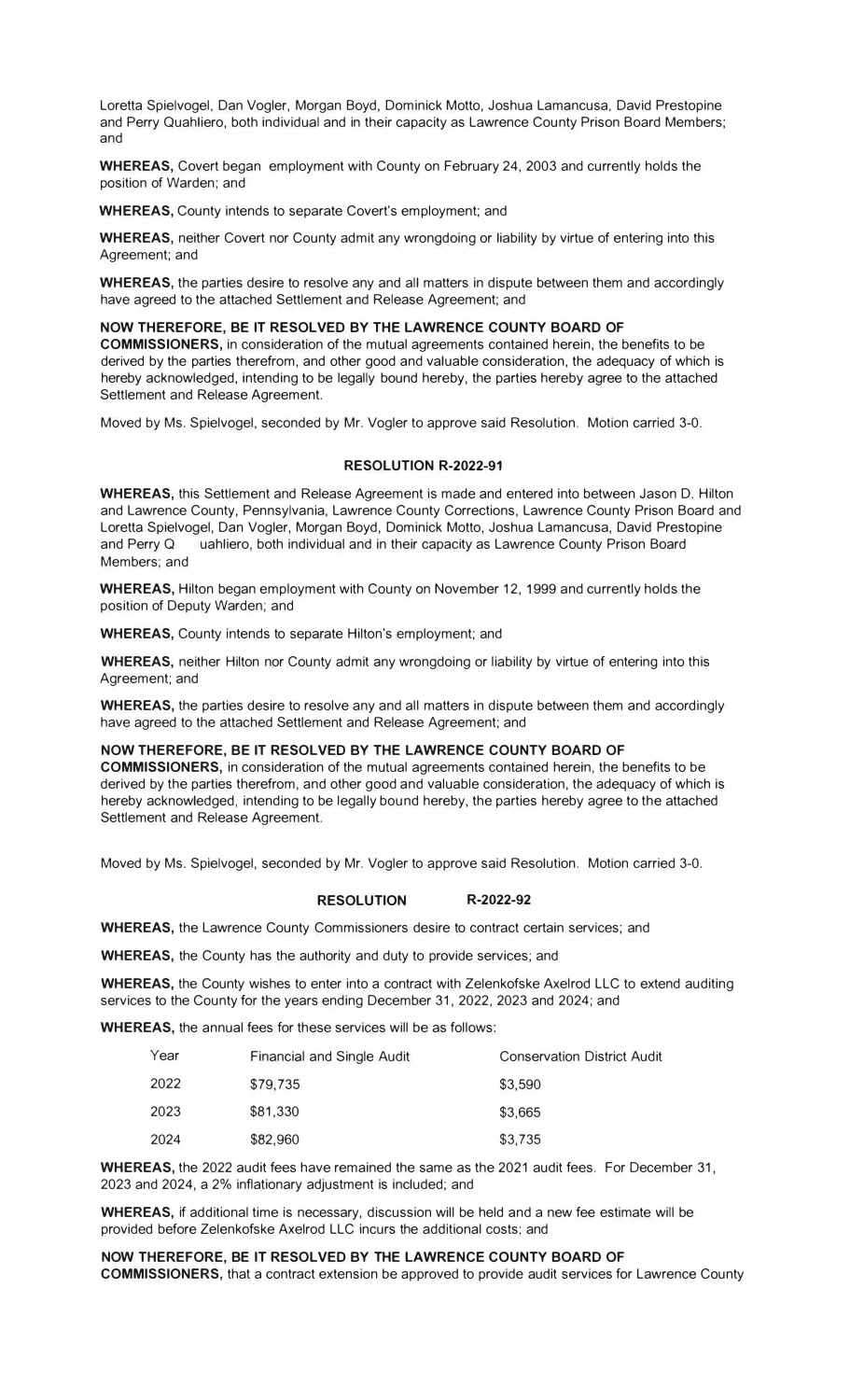for the years ending December 31, 2022, 2023 and 2024, with the Commissioners signing the attached acknowledgement sheet.

Moved by Ms. Spielvogel, seconded by Mr. Vogler to approve said Resolution. Motion carried 3-0.

#### **RESOLUTION R-2022-93**

**WHEREAS,** Lawrence County and Washington County each operate a County Prison for the incarceration of prisoners being held for various authorities; and

**WHEREAS,** Lawrence County and Washington County are desirous of obtaining temporary space as needed for housing said prisoners; and

**WHEREAS,** Lawrence County and Washington County each operate a County Prison and each has space available to house said prisoners; and

**WHEREAS,** Washington County agrees to reimburse for services for their respective inmates under this Agreement at the rate of \$50.00 per inmate, per day plus medical expenses. This agreement is not to exceed \$50,000 per year; and

**WHEREAS,** Lawrence County shall submit an invoice monthly identifying the inmates housed and the rate of \$50.00 per inmate, per day plus any medical expense incurred; and

#### **NOW, THEREFORE BE IT RESOLVED BY THE LAWRENCE COUNTY BOARD OF**

**COMMISSIONERS,** that this Agreement between Lawrence and Washington Counties will be from April 21, 2022-December 31, 2022 and shall continue on a year to year basis unless otherwise terminated pursuant to the terms of this Agreement.

Mr. Vogler noted this is Washington County, PA.

Moved by Ms. Spielvogel, seconded by Mr. Vogler to approve said Resolution. Motion carried 3-0.

#### **RESOLUTION R-2022-94**

**WHEREAS,** on December 7, 2021, Resolution R-2021-325, John Greenwood was reappointed to the Lawrence County Industrial Development Authority for a four (4) year term to expire on December 31, 2025;and

**WHEREAS,** Mr. Greenwood has asked to resign, effective May 3, 2022, due to relocation; and

1. John Greenwood, 3110 Wild Grape Road, New Castle, PA 16105 (Neshannock Twp.)

**NOW, THEREFORE, BE IT RESOLVED BY THE LAWRENCE COUNTY BOARD OF** 

**COMMISSIONERS,** that we do hereby accept the resignation of John Greenwood from the Lawrence County Industrial Development Authority.

Moved by Ms. Spielvogel, seconded by Mr. Vogler to approve said Resolution. Motion carried 3-0.

### **RESOLUTION R-2022-95**

**WHEREAS,** the County of Lawrence wishes to revise contract allocation for projects eligible under the Community Development Block Grant (CDBG) for FFY 2016; and

**WHEREAS,** the County, in FFY 2016 received funding for Byers Avenue South New Castle Borough and the County has been implementing a County Rehab program utilizing CDBG funds; and

**WHEREAS,** the Byers Avenue South New Castle Borough project came in under budget by \$9,936.14; and

**WHEREAS,** the County would like to reduce the Byers Avenue South New Castle Borough IDIS Activity 49675 budget allocation by \$9,936.14 and revise the budget allocation to \$81,063.86; and

**WHEREAS,** the County will add County Rehab with a budget allocation of \$9,936.14.

#### **NOW, THEREFORE, BE IT RESOLVED BY THE LAWRENCE COUNTY BOARD OF COMMISSIONERS, THAT;**

- 1. The County shall prepare and submit a FFY 2016 Revision Request #3, to the Department of Community and Economic Development; and
- 2. The revision request will detail the above project activities and financial requests.

Moved by Ms. Spielvogel, seconded by Mr. Vogler to approve said Resolution. Motion carried 3-0.

#### **RESOLUTION R-2022-96**

**WHEREAS,** Section 1784 of the County Code, *Supplemental Appropriations Transfer of Funds; Appropriation Limits,* authorizes the Board of Commissioners, by resolution, to make supplemental appropriations for any lawful purpose from any funds on hand or estimated to be received within the fiscal year and not otherwise appropriated; and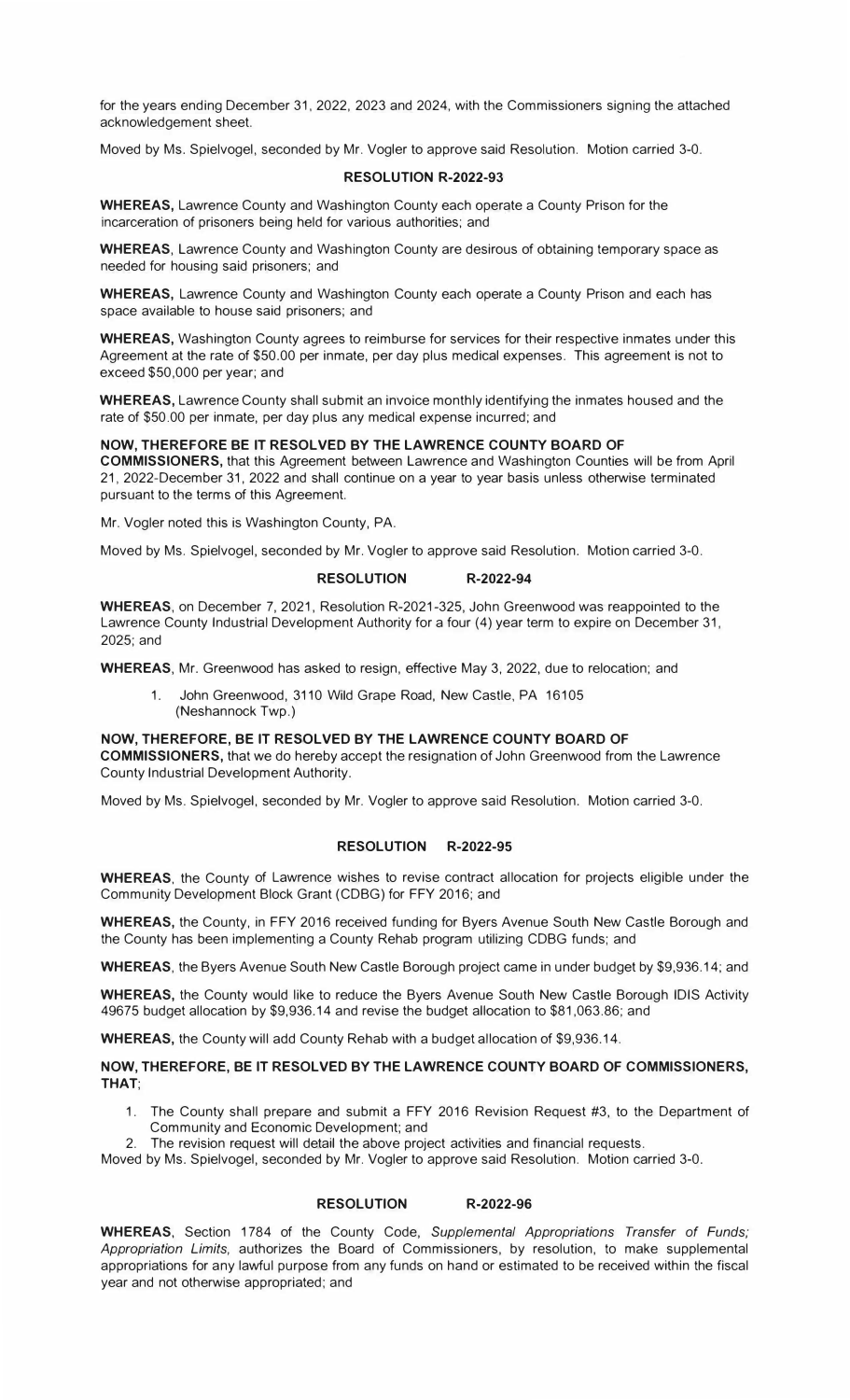**WHEREAS,** it the intent of the Board of Commissioners to adjust the existing FY2022 Budget; and

**NOW, THEREFORE BE IT RESOLVED BY THE LAWRENCE COUNTY BOARD OF COMMISSIONERS**  to amend the 2022 Lawrence County Budget as follows:

**INCREASING** the MH Community/Behavioral Supports 20-21 HSBG Retained Earnings Revenue Fund Account: 0733400.334102 by \$288,749.00 and;

**INCREASING** the MH Housing Supports 20-21 HSBG Retained Earnings Expense Fund Account: 07 44 7045.418300 by \$288,749.00

#### **TRANSFERS (ADMINISTRATIVE)**

1. MH/DS from Contingency to Advertising for \$3,000.00

2. Domestic Relations from Contingency to Vehicle Maintenance for \$1,300.00

Moved by Ms. Spielvogel, seconded by Mr. Vogler to approve said Administrative Transfers. Motion carried 3-0.

# **RESOLUTIONS ON THE TABLE**

None

#### **ORDINANCES**  None

## **ANNOUNCEMENTS**

The next regular Commissioners' meeting is scheduled for **10:00 am,** on **Tuesday, May 10, 2022** in the Commissioners' Meeting Room.

There will be a Planning Commission meeting on Wednesday, May 11, 2022 at 12:00 Noon at the Taylor Township Municipal Building.

Election Day is Tuesday, May 17, 2022 (There will not be a Commissioners' Meeting)

There will be a Prison Board meeting on Wednesday, May 18, 2022 at 12:00 Noon in the Commissioners' Meeting Room.

There is a vacancy on the Industrial Development Authority (1<sup>st</sup> Announcement)

# **PUBLIC COMMENTS**

Mr. Dick Craig stated he is happy to see Epworth Church doing good in the community and he also supports mail in ballots.

# **ADJOURNMENT**

Mr. Boyd adjourned the meeting at 10:37 a.m.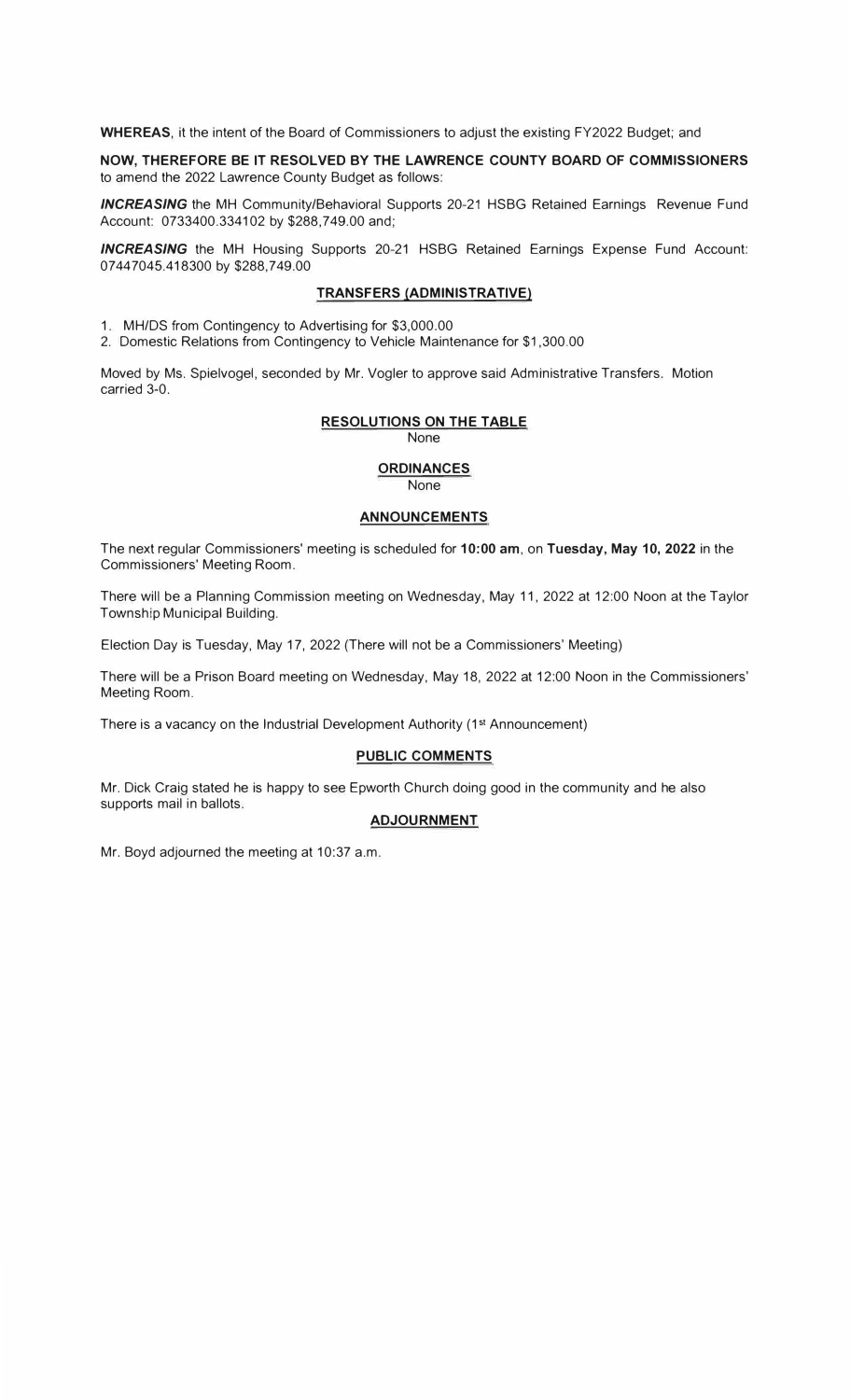**RESOLUTION R-2022 -** *q rJ* 

**WHEREAS** the Mental Health and Developmental Services is responsible for the diagnosis, care, treatment, and rehabilitation of the mentally disabled, and

**WHEREAS** Lawrence County, through its Mental Health and Developmental Services desires to contract for certain services; and

**WHEREAS** the Mental Health/Intellectual Disability Act of 1966 and the Department of Public Welfare fiscal regulations provide for the purchase of office equipment and services, and

**NOW, THEREFORE,** be it resolved by the Lawrence County Board of Commissioners, that:

- 1. The agreement listed in item 2 shall be approved starting July 1, 2021, through June 30, 2022
- 2. Authorization is following addendum: hereby given to execute the

**Lawrence County Social Services-** as detailed in attachment designated 2021- 2022 Program description and rates are also listed within the attachment.

| Be it further resolved those payments be made from the MH/DS fund.                                                           |  |
|------------------------------------------------------------------------------------------------------------------------------|--|
| Approved $10$ th day of $Mau$ , 2022.                                                                                        |  |
| Vote: Yeas $\alpha$ Nays $\theta$<br>Certified this $\int_0^{\infty} \rho dA$ day of $\int_0^{\infty} \rho A \rho A$ , 2022. |  |

Chief Clerk/County Administrator

**Lawrence County Social Services 241 Grant St. New Castle, Pa. 16101**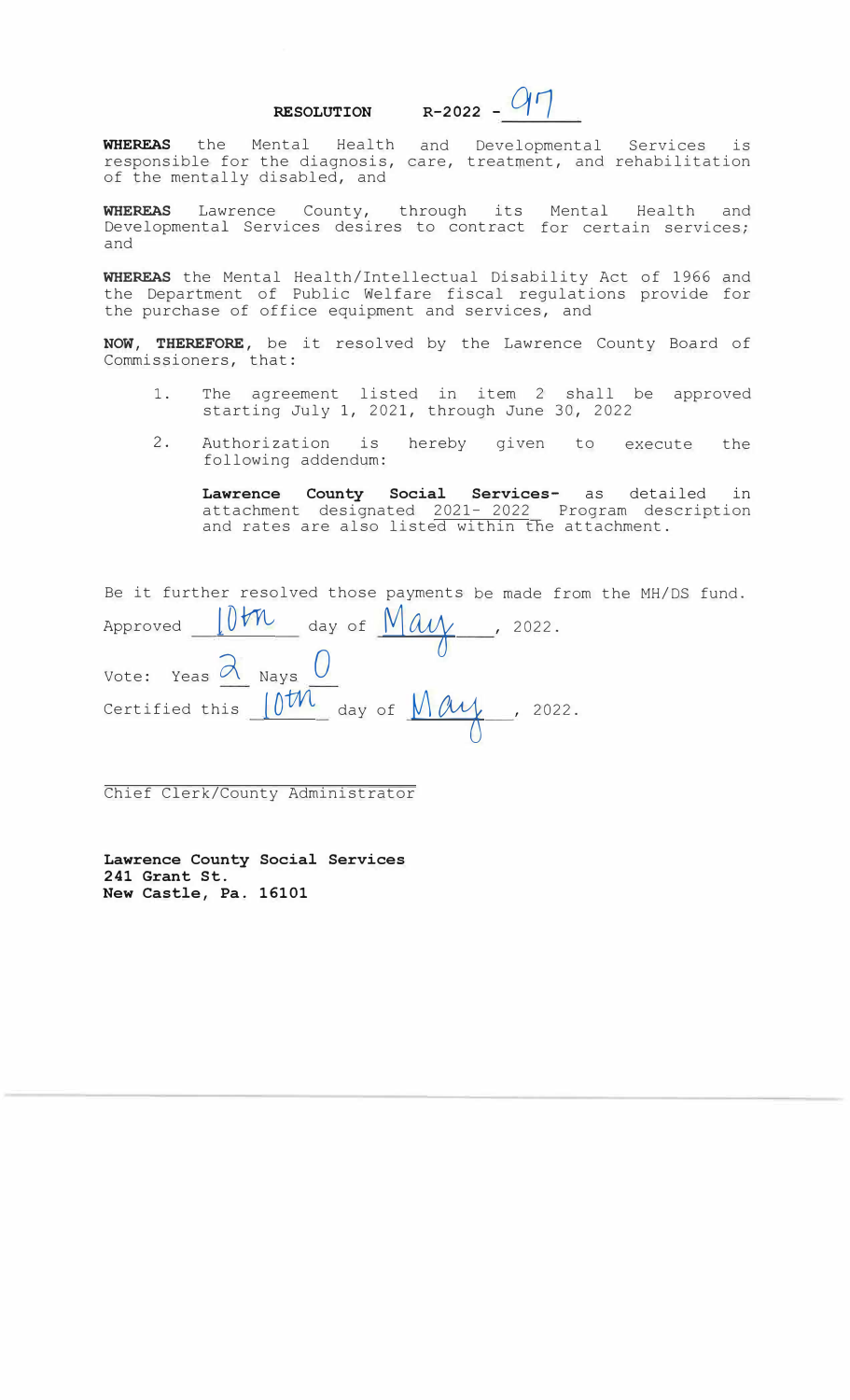# **RESOLUTION** R-2022- $\left( \begin{matrix} 0 & 0 \\ 0 & 0 \end{matrix} \right)$

**WHEREAS,** Lawrence County Courts are in need of a maintenance agreement for recording devices; and

**WHEREAS,** SBM Electronics, 628 California Avenue, Pittsburgh, Pennsylvania, 15202, submitted a quote to provide recording device maintenance services; and

**WHEREAS,** term of said agreement is June 1, 2022 through May 31, 2023; and

**NOW THEREFORE, BE IT RESOLVED BY THE LAWRNCE COUNTY BOARD OF COMMISSOINERS,** that: SBM electronics will perform planned equipment maintenance at a cost not to exceed \$5,460.00.

Approved this 10<sup>th</sup> day of May 2022

Vote:  $\frac{\partial}{\partial x}$  Yeas  $\frac{\partial}{\partial y}$  Nays

Certified this 10<sup>th</sup> day of May 2022

Joseph Venasco, County Administrator